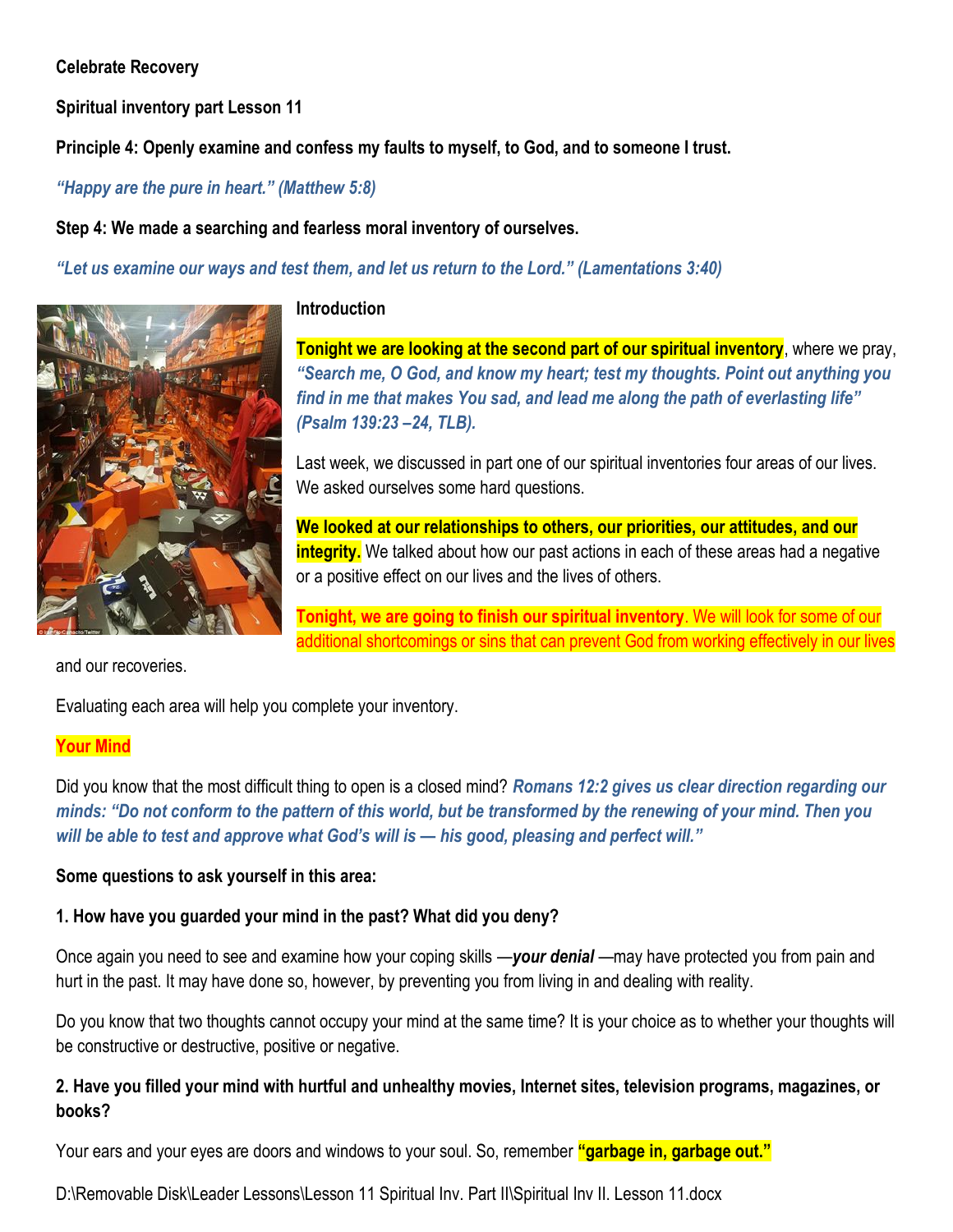Straight living cannot come out of crooked thinking. It just is not going to happen.

Remember *Proverbs 15:14 (NLT): "A wise person is hungry for truth, while the fool feeds on trash."*

# **3. Have you failed to concentrate on the positive truths of the Bible?**

I believe that three of the greatest sins today are indifference to, neglect of, and disrespect for the Word of God. Have you **set aside a daily quiet time to get into God's instruction manual for your life?**

Next, let's look at how we have treated our bodies. Did you know that with proper care the human body will last a lifetime?

# **Your Body**

*"Haven't you yet learned that your body is the home of the Holy Spirit God gave you, and that he lives within you? Your own body does not belong to you. For God has bought you with a great price. So use every part of your body to give glory back to God, because he owns it" (1 Corinthians 6:19 –20, TLB).* 

## **1. In what ways have you mistreated your body?**

Have you abused alcohol, drugs, food, or sex? This was, and still is, a tough one for me. In the depth of my alcoholism my weight dropped down to 160 pounds (my normal weight is 220 pounds). I almost died. I kept getting my suit pants taken in, and finally, the tailor explained to me that he couldn't take them in any more —the back pockets were touching. I asked God to help me get my strength and weight back. He truly blessed me. Boy, did He bless me! Now, it's time for moderation in my eating.

It is through our bodies or flesh that Satan works, but thank God that the believer's body is the temple of the Holy Spirit. God freely gives us the grace of His Spirit. He values us so much that He chose to place His Spirit within us. We need to have as much respect for ourselves as our Creator does for us.

# **2. What activities or habits caused harm to your physical health?**

Remember, it was the God of creation who made you. Look at *Psalm 139:13 – 14, 16: "For you created my inmost being; you knit me together in my mother's womb. I praise you because I am fearfully and wonderfully made; your works are wonderful, I know that full well. . . . Your eyes saw my unformed body; all the days ordained for me were written in your book before one of them came to be."* 

Many people say that they have the right to do whatever they want to their own bodies. Although they think that this is freedom, they really become enslaved to their own desires, which ultimately cause them great harm.

# **Your Family**

In the Old Testament, Israel's leader, Joshua, made a bold statement regarding his household: *"If you are unwilling to obey the Lord, then decide today whom you will obey.... But as for me and my family, we will serve the Lord" (Joshua 24:15, TLB).* 

## **1. Have you mistreated anyone in your family? How?**

Perhaps you have physically or emotionally mistreated your family. Emotional abuse doesn't have to take the form of raging, yelling, or screaming. Tearing down a child's or spouse's self-esteem and being emotionally unavailable to them are both ways you may have harmed your loved ones.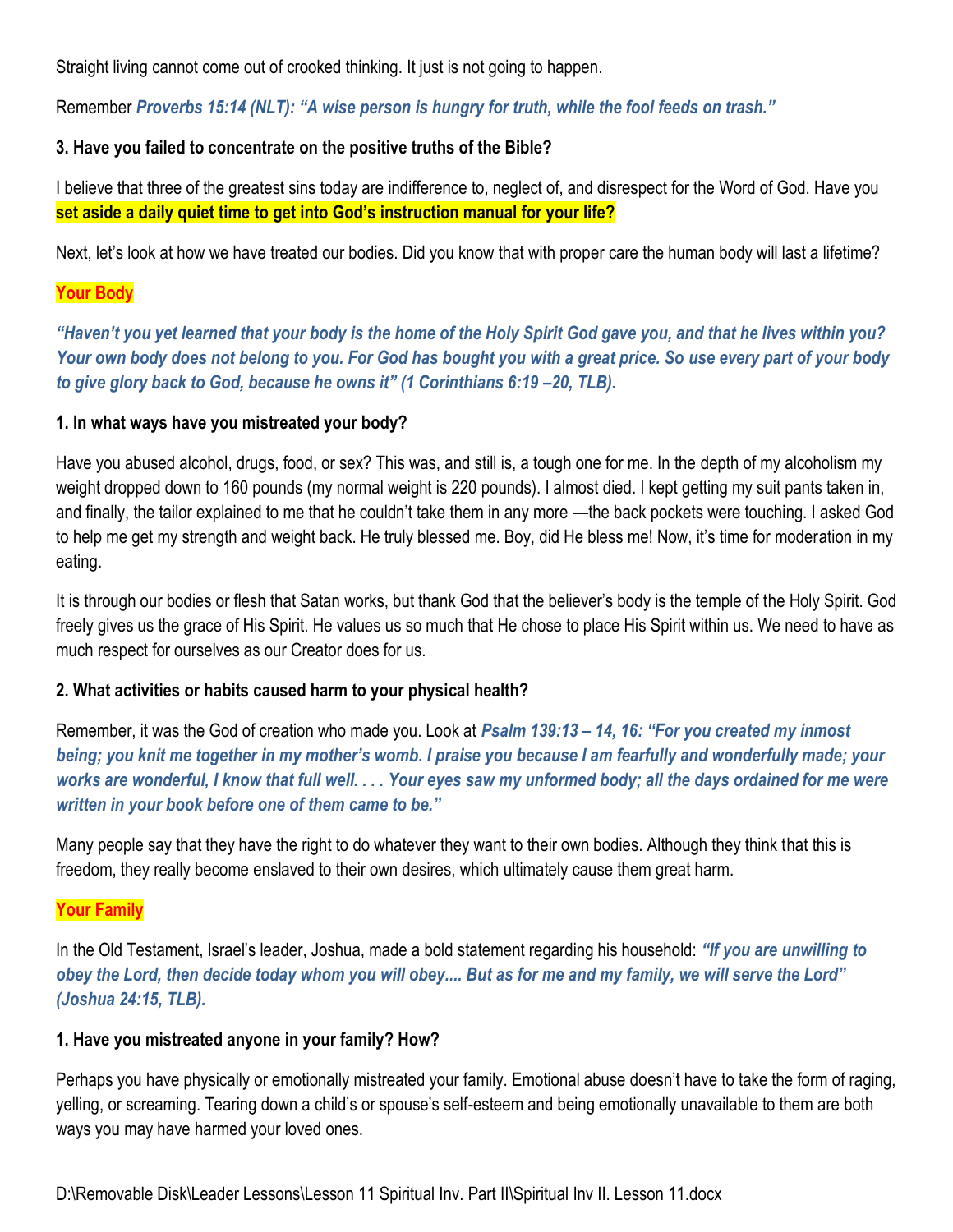God designed families to be our safety from life's storms. As much as it depends on you, you need to provide a haven for your family. If that isn't possible and you yourself don't feel safe there, let Celebrate Recovery be your family.

## **2. Against whom in your family do you have a resentment?**

This can be a difficult area in which to admit your true feelings. It's easier to admit the resentments you have against a stranger or someone at work than someone in your own family. Denial can be a pretty thick fog to break through here. But you need to do it if you are going to successfully complete your inventory.

## **3. To whom do you owe amends?**

You identify them now and work on becoming willing to deal with amends in Principle 6. All you are really looking for is your part in a damaged relationship.

### **4. What is the family secret that you have been denying?**

What is the "pink elephant" in the middle of your family's living room that no one talks about? That's the family secret! Remember *Jeremiah 6:14 (TLB): "You can't heal a wound by saying it's not there."* 

### **Your Church**

One of the main reasons I started Celebrate Recovery was that I found most members of secular 12-Step groups knew the Lord's Prayer much better than they knew the Lord.

*"Let us not neglect our church meetings, as some people do, but encourage and warn each other, especially now that the day of his coming back again is drawing near" (Hebrews 10:25, TLB).* 

## **1. Have you been faithful to your church in the past?**

Your church is like a bank: the more you put into it, the more interest you gain in it.

### **2. Have you been critical instead of active?**

If you don't like something in your church, get involved so you can help change it or at least understand it better. Turn your grumbling into service!

### **3. Have you discouraged your family's support of their church?**

If you aren't ready to get involved in your church, that's your decision. But don't stop the rest of your family from experiencing the joys and support of a church family!

### **Wrap-Up**

We've made it all the way through the eight different areas to help you begin and complete your inventory.

Once again, listen to *Isaiah 1:18 (TLB). Memorize it! God says, "No matter how deep the stain of your sins, I can take it out and make you as clean as freshly fallen snow."* 

A couple of reminders as we close:

- Use the "Balancing the Scales" verses found in Participant's Guide 2.
- Keep your inventory balanced. List strengths and weaknesses.

D:\Removable Disk\Leader Lessons\Lesson 11 Spiritual Inv. Part II\Spiritual Inv II. Lesson 11.docx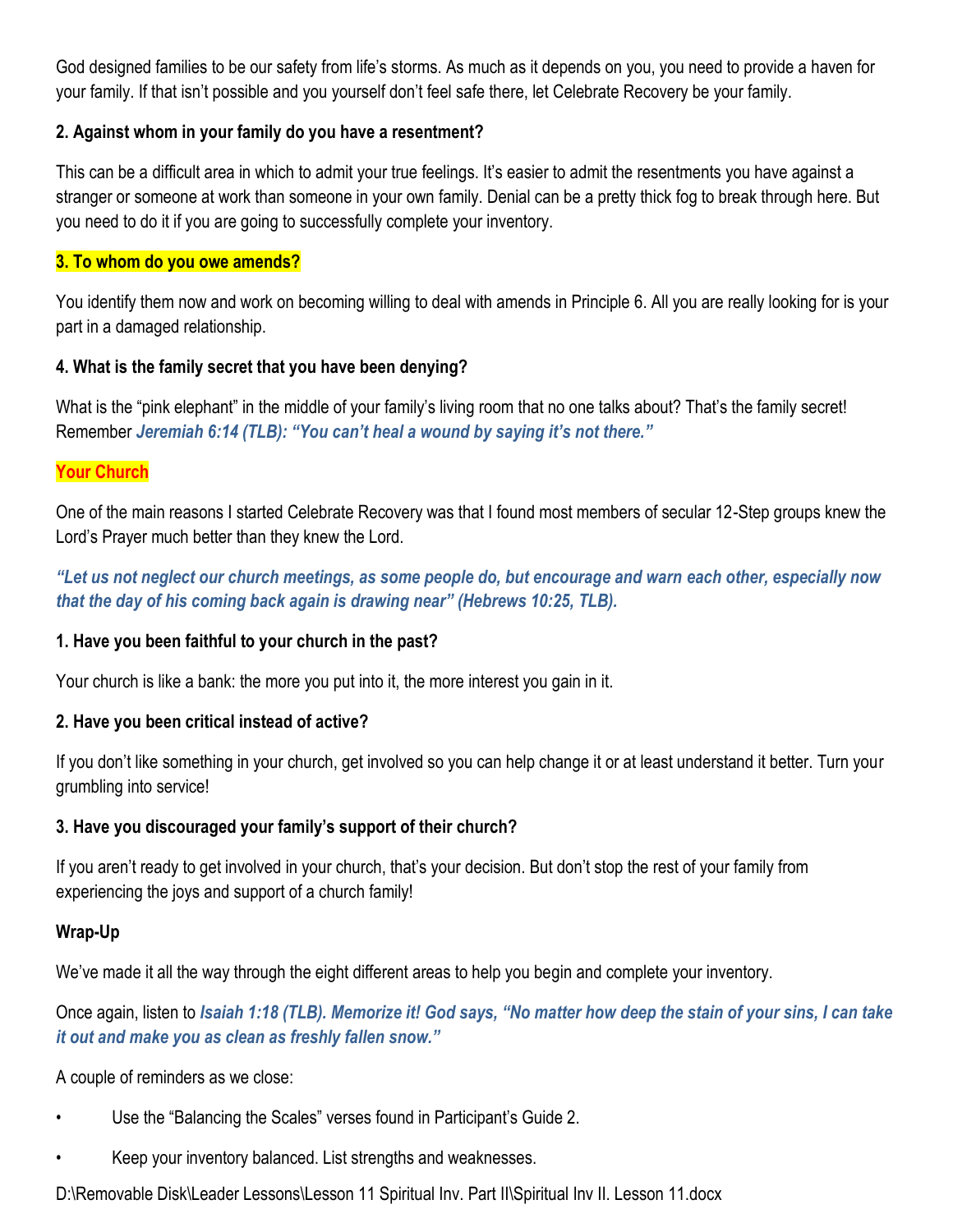• Find an accountability partner or a sponsor. I cannot say this enough: The road to recovery is not a journey to be made alone!

God bless you as you courageously face and own your past. He will see you through!

## *Prayer*

*Dear God, You know my past, all the good and bad things that I've done. In this step, I ask you give me the strength and the courage to list those things so that I can "come clean" and face them and the truth. Please help me to reach out to others You have placed along my "road to recovery." Thank you for providing them to help me keep balanced as I do my inventory. In Christs name I pray. Amen.*

## Think/write/discuss

## **1. Your Mind**

Since accepting Christ as your Higher Power, how has God transformed your mind? (Romans 12:2) What worldly standards have you given up?

How have you used denial to attempt to guard your mind?

Have you filled or are you filling your mind with hurtful and unhealthy movies, television programs, internet site, magazines, or books?

### **2. Your Body**

What past activities or habits caused harm to your physical health?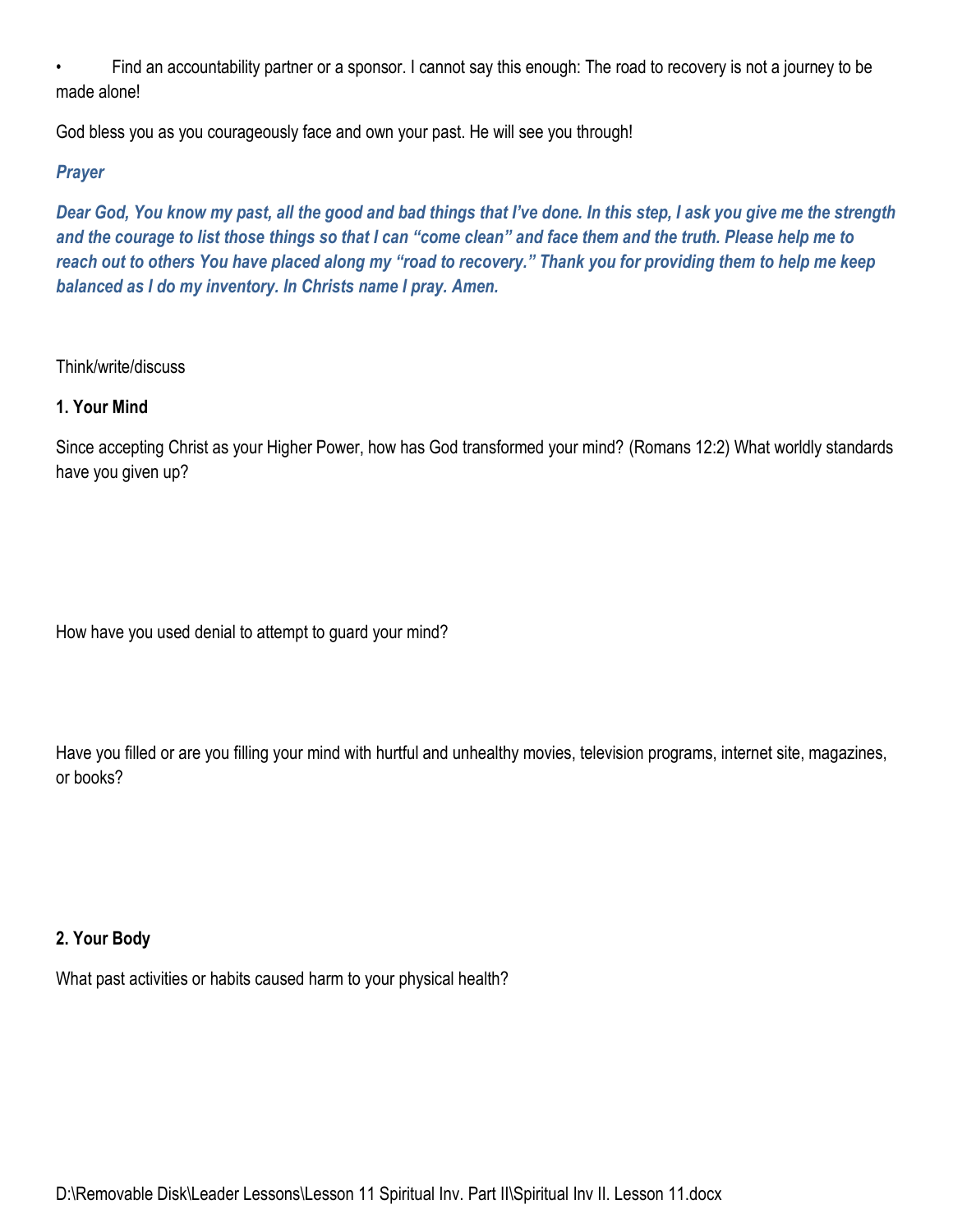If you have abused alcohol, drugs, foods or sex, how did they negatively affect your body?

What have you done to restore God's temple?

## **3. Your Family**

Have you mistreated anyone in your family verbally, emotionally, or physically?

Against whom in your family do you hold a resentment? Why?

Can you think of anyone to whom you owe amends? Why? Don't worry about actually making them now! That's Principle 6.

What is the "family secret" that you have kept denying?